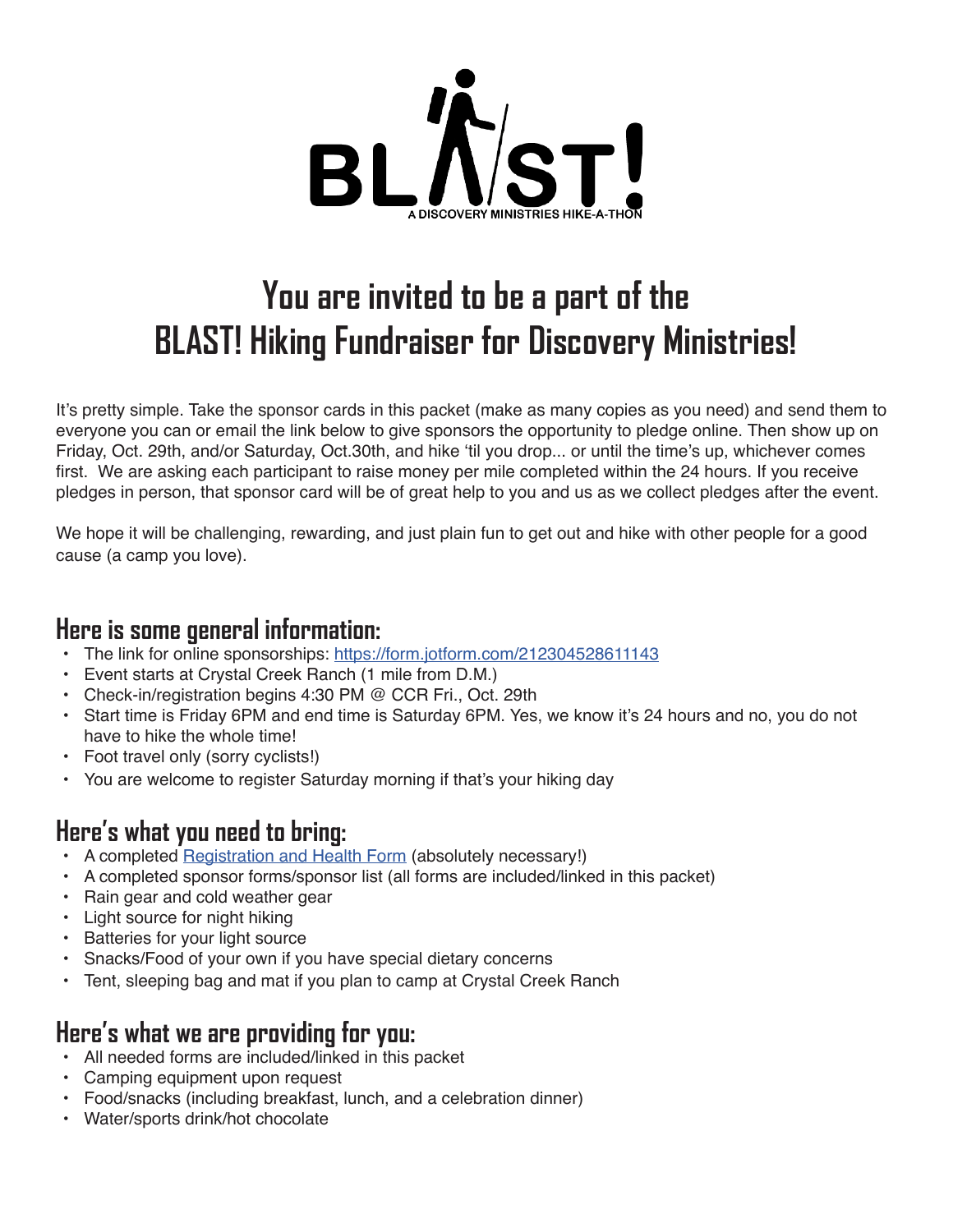# **There are a few more things you may want to know about the event beforehand.**

- A manned base camp station will be provided at Crystal Creek Ranch
- The hike headquarters at CCR will have basic sleeping accommodations, hot food, hot drinks and restroom facilities (if you don't want to go in the woods).
- During the day and after dark, hikers can travel the course loop
- Childcare is not provided! Children under the age of 12 need to have a legal guardian present at the event
- Need sponsor ideas? Think people at church (maybe get the youth group involved!), people you work with, friends & family, classmates or teachers, club members.

# **Hey! Attention! You need to RSVP by October 15th**

Contact us at: Discovery Ministries 17043 State Route E Eminence, MO 65466 www.dmchallenge.org contact@dmchallenge.org 573.226.3213

. . . . . . . . . . . . . . . . . . . . . . . . . . . . . . . . . . . . . . . . . . . . . . . . . . . . . . . . . . . . . . . . . . . . . . . . . . . . . . . . . . . . . . . . . . . . . .

# **PLEDGE TRACKING FORM / SPONSOR LIST**



(please fill this out and bring it with you to registration)

HIKER ADDRESS: \_\_\_\_\_\_\_\_\_\_\_\_\_\_\_\_\_\_\_\_\_\_\_\_\_\_\_\_\_\_\_\_\_\_\_\_\_\_\_\_\_\_\_\_\_\_\_\_\_\_\_\_\_

| <b>SPONSOR NAME</b> | <b>ADDRESS</b> | <b>E-MAIL</b> | <b>SPLEDGE S</b> | <b>MILES</b> | <b>TOTAL AMOUNT</b> |
|---------------------|----------------|---------------|------------------|--------------|---------------------|
|                     |                |               |                  |              |                     |
|                     |                |               |                  |              |                     |
|                     |                |               |                  |              |                     |
|                     |                |               |                  |              |                     |
|                     |                |               |                  |              |                     |
|                     |                |               |                  |              |                     |
|                     |                |               |                  |              |                     |
|                     |                |               |                  |              |                     |
|                     |                |               |                  |              |                     |
|                     |                |               |                  |              |                     |
|                     |                |               |                  |              |                     |
|                     |                |               |                  |              |                     |
|                     |                |               |                  |              |                     |
|                     |                |               |                  |              |                     |